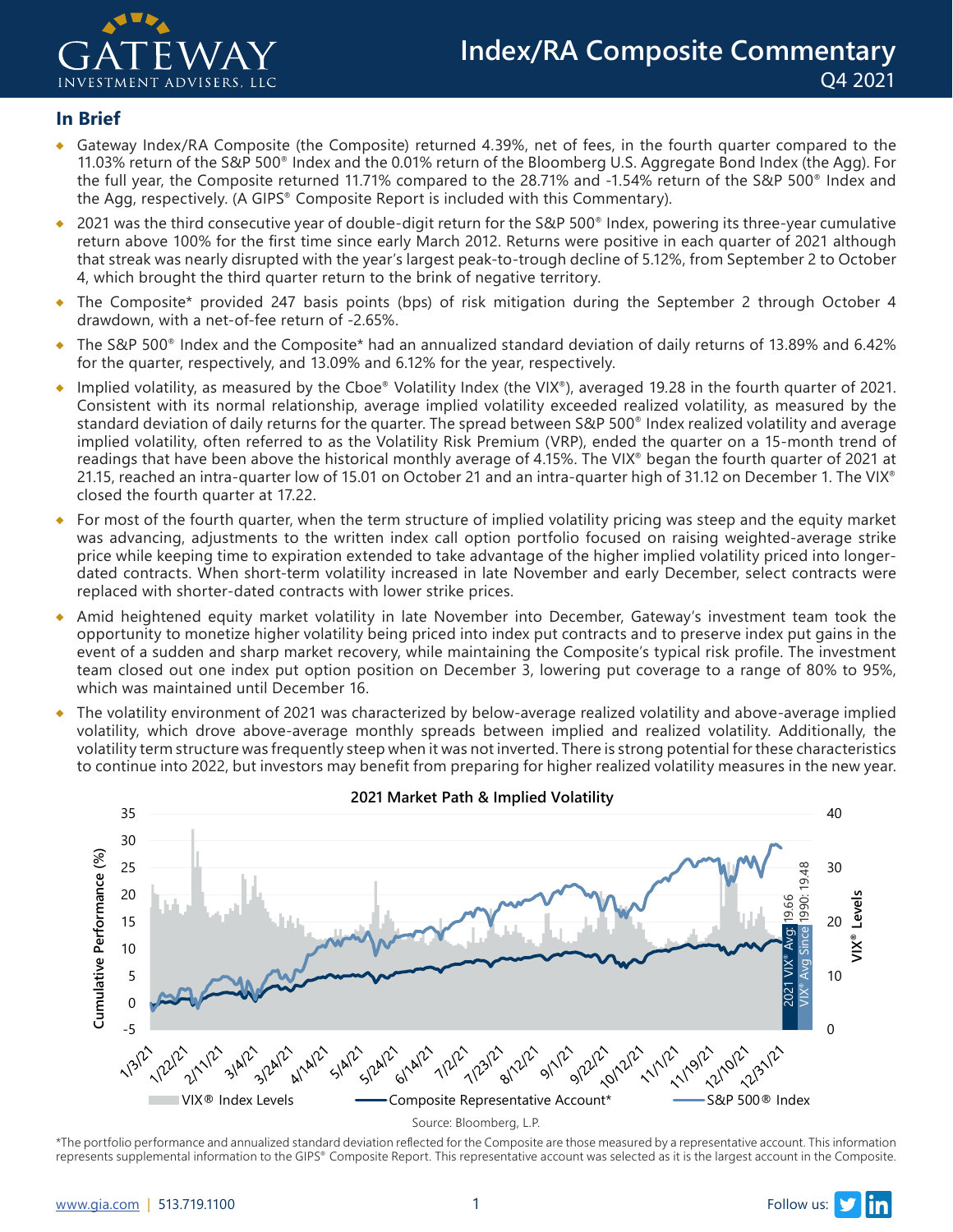# **Market Recap**

The S&P 500® Index returned 11.03% in the fourth quarter, bringing its year-to-date return to 28.71%. The quarter was strong, but uneven, with monthly returns of 7.01%, -0.69% and 4.48% in October, November and December, respectively. The monthly returns mask the extent of mid-quarter volatility as the 9.42% return of the S&P 500® Index from September 30 through November 18 was followed by four weeks of lateral turbulence that included a 4.02% plunge from November 18 through December 1. The equity market ended the year on a high note with a 4.38% advance for the S&P 500® Index from December 20 through year-end.

Macroeconomic data released throughout the quarter indicated modest economic growth, strong corporate earnings, an improving labor market and persistent inflation. The final estimate of Gross Domestic Product for the third quarter of 2021 showed that the U.S. grew at an annualized rate of 2.3%, outpacing the consensus expectation. The unemployment rate declined from 4.6% in October to 4.2% in November, slightly better than the consensus expectation, while the participation rate ticked up to 61.8%. Inflation data was less sanguine as the November Consumer Price Index, released on December 10, showed a 6.8% year-over-year increase, its highest reading since 1982. With nearly all companies reporting, third quarter aggregate operating earnings were on track to climb over 8% quarter-over-quarter while increasing more than 53% yearover-year. More than 83% of the companies that reported earnings met or exceeded analyst estimates.

2021 was the third consecutive year of double-digit return for the S&P 500® Index, powering its three-year cumulative return above 100% for the first time since early March 2012, a three-year period that began at the bear market bottom of the Great Financial Crisis. Additionally, returns were positive in each quarter of 2021, though the September equity market pullback brought that streak to the brink. The equity market started the year in impressive fashion with returns of 6.17% and 8.55% in the first and second quarters, respectively, as macroeconomic stabilization and improvement driven by a relaxation of pandemic mitigation policies and additional fiscal stimulus helped investors digest concerns surrounding the outlook for inflation, labor market imbalances, and rising interest rates. Equity market strength continued in July and August but the S&P 500® Index eked out a third quarter return of just 0.58% as the equity market pulled back, surrendering to a growing list of investor concerns including new COVID variants, the outlook for inflation and uncertainty surrounding fiscal and monetary policy. September's decline carried into early October as the S&P 500® Index lost 5.12% from September 2 to October 4, its largest peak-to-trough drawdown of the year. The equity market's fourth quarter was the strongest of all, despite the midquarter volatility, with the S&P 500® Index ending the year just shy of its all-time high reached on December 29.

The downtrend in implied volatility that began after the VIX® peaked at record levels in March 2020 continued over the first half of 2021. The VIX<sup>®</sup> spent most of the year ranging from the mid-teens to the low 20s while posting 21 days of closing values above 25, including six days when it closed above 30. The result was an average closing value of 19.66 for the year, slightly above its long-term average of 19.48. While the downtrend brought the measure to below-average levels at various points throughout the year, it never closed below 15, thus establishing a COVID-era low that was above the low readings that persisted for several years prior to the pandemic. Specifically, the VIX® averaged 14.86 during the seven year period from 2013 to 2019. While implied volatility was elevated in 2021, realized volatility, as measured by the standard deviation of daily returns for the S&P 500® Index, was below-average at 13.09% for the year. The spread between S&P 500® Index realized volatility and average implied volatility, often referred to as the VRP, was positive in 2021, as is typical. However, the spread was consistently wider than normal as VRP ended the year on a 15-month trend of readings that have been above the historical monthly average of 4.15%.

The Agg returned 0.01% for the fourth quarter of 2021, resulting in a return of -1.54% for the year. The bond market's loss for the year, its first annual loss since 2013, was mainly driven by a significant climb in interest rates during the first quarter of the year, which resulted in a first quarter loss of 3.37%, the Agg's worst quarterly return since the third quarter of 1981. The yield on the 10-year U.S. Treasury Note (the 10-year) opened 2021 at 0.91%, its lowest reading of the year, and reached its 2021 high of 1.74% on March 31 – a level not seen since January 2020. The Agg recovered a portion of its loss in the second quarter as the yield on the 10-year drifted down. The 10-year yield was range bound over the second half of the year and the Agg's return was flat, earning just 0.06% from June 30 through year-end. The 10-year ended the year with a yield of 1.51%.

## **Gateway Index/RA Composite Performance**

The Composite returned 4.39% in the fourth quarter, net of fees, underperforming the S&P 500® Index by 6.64 percentage points and bringing its full year net return to 11.71%. The Composite provided equity market participation and consistent risk mitigation throughout the quarter. With monthly net of fee returns of 3.23%, -0.61% and 1.74% for October, November and December, respectively, slight outperformance in November relative to the S&P 500® Index did not make up for lagging returns during the above-average market advances in October and December.

The portfolio performance, contributions, annualized standard deviation and portfolio statistics quoted for the Composite in the following paragraphs are those measured by a representative account.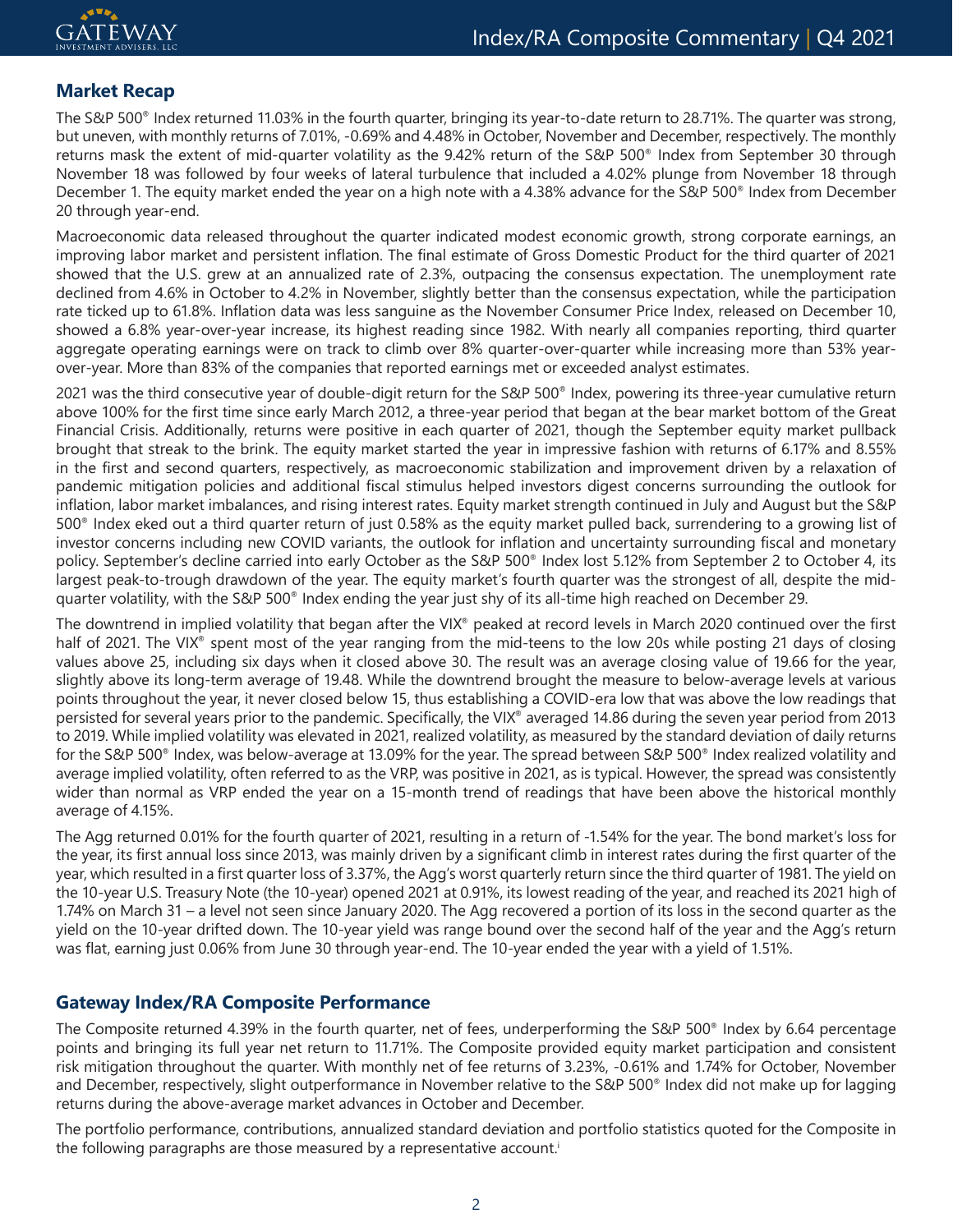

From the beginning of the quarter through November 18, the Composite returned 3.87%, net of fees, while the S&P 500® Index climbed an astounding 9.42%. During the equity market's drawdown from November 18 through December 1, the Composite provided 232 bps of risk mitigation relative to the -4.02% return of the S&P 500® Index during the period.

The Composite's underlying equity portfolio returned 11.00% for the quarter, a negative performance differential of three bps relative to the S&P 500® Index. Index call option writing provided risk-reducing cash flow throughout the quarter and generated gains during the equity market drawdown, but detracted from returns for the quarter overall, as expected in periods featuring above-average equity market advances. Gains from the Composite's index put option positions contributed to loss mitigation in November, but detracted from the Composite's return for the quarter overall.

In achieving its low-volatility objective, the Composite's annualized standard deviation of daily returns for the quarter was 6.42%, less than half the 13.89% for the S&P 500® Index. The Composite exhibited a beta to the S&P 500® Index of 0.45 for the fourth quarter.

Gateway's investment team was active in their response to changes in market conditions and direction throughout the quarter. For most of the fourth quarter, when the term structure of implied volatility pricing was steep and the equity market was advancing, adjustments to the written index call option portfolio focused on raising weighted-average strike price while keeping time to expiration extended to take advantage of the higher implied volatility priced into longer-dated contracts. When short-term volatility increased in late November and early December, select contracts were replaced with shorterdated contracts with lower strike prices. This was done cautiously and incrementally in an effort to maintain the Composite's typical risk profile while protecting against the potential adverse effects of a change in market direction. Amid heightened equity market volatility in late November and early December, Gateway's investment team opportunistically monetized higher volatility being priced into index put contracts and preserved index put gains in the event of a sudden and sharp market recovery, while maintaining the Composite's typical risk profile. The investment team closed out one index put option position on December 3, lowering put coverage to a range of 80% to 95%. This position was maintained until December 16 when the investment team restored put coverage to greater than 95% as index put options became more reasonably priced when VIX® levels declined from the relatively elevated levels witnessed earlier in the month.

At the end of the quarter, index call options were sold against over 95% of the equity portfolio's value and had a weightedaverage strike price between 1.5% in-the-money and 1.5% out-of-the-money, 52 days to expiration and annualized premium to earn between 10.0% and 12.5%. Index put options covered more than 95% of the portfolio and had a weighted-average strike price greater than 12.5% out-of-the-money, 65 days to expiration and an annualized cost between 2.5% and 5.0%. Relative to the beginning of the quarter, this positioning represented slightly higher net cash flow potential and lower market exposure.

2021 marked the Composite's highest calendar year return since 2003. Returns for the year were buoyed by relatively elevated implied volatility and active management focused on the higher volatility priced-into longer-dated call option contracts and a persistently above-average VRP. The Composite achieved its low-volatility objective, with a standard deviation for the year of 6.12%, less than half that of the S&P 500® Index, and the Composite's two-part option strategy delivered significant risk mitigation during market declines and equity market participation during the periods in which the equity market advanced. Specifically, the Composite had smaller losses than the S&P 500® Index when equity market returns were negative in January, September and November and provided 247 bps of risk mitigation with a return of -2.65%, net of fees, during the max drawdown period for the S&P 500® Index from September 2 through October 4. The Composite's positive but lagging net returns of 3.17%, 3.94% and 4.27% in the first, second and fourth quarters of 2021 led to underperformance for the year as they were unable to keep pace with the S&P 500® Index's strong advances. When the equity market advances at an aboveaverage rate, underperformance is expected as the risk-reducing option strategy generates losses that detract from return. Consequently, the fourth quarter, the strongest equity market quarter of the year, produced the most significant period of lagging performance for the Composite. As the equity market's recovery from its drawdown developed into a rally to new highs from October 4 through November 18, the Composite generated a net return of 4.05%, while the S&P 500® Index advanced 9.60%. Over the remainder of the year, the S&P 500® Index added 1.47% to its return while the Composite returned 0.39%, net of fees.

| Performance & Risk (%)                 | Q4 2021 | 1 Year  | 3 Year | 5 Year | 10 Year | Inception<br>$(1/1/1988)^1$ | Inception<br>Risk <sup>1,2</sup> |
|----------------------------------------|---------|---------|--------|--------|---------|-----------------------------|----------------------------------|
| The Composite (Net)                    | 4.39    | 11.71   | 10.10  | 7.11   | 6.05    | 7.19                        | 6.43                             |
| S&P $500^{\circ}$ Index                | 11.03   | 28.71   | 26.07  | 18.47  | 16.55   | 11.49                       | 14.43                            |
| Bloomberg U.S.<br>Aggregate Bond Index | 0.01    | $-1.54$ | 4.79   | 3.57   | 2.90    | 6.03                        | 3.69                             |

All performance data shown represents past performance and is no guarantee of, and not necessarily indicative of, future results. Data as of December 31, 2021. Source:<br>Morningstar Direct℠. 1: The Composite was created in Results shown for 1988 through 1992 are those of one representative account. 2: Based on standard deviation of monthly returns since Composite inception of January 1, 1988.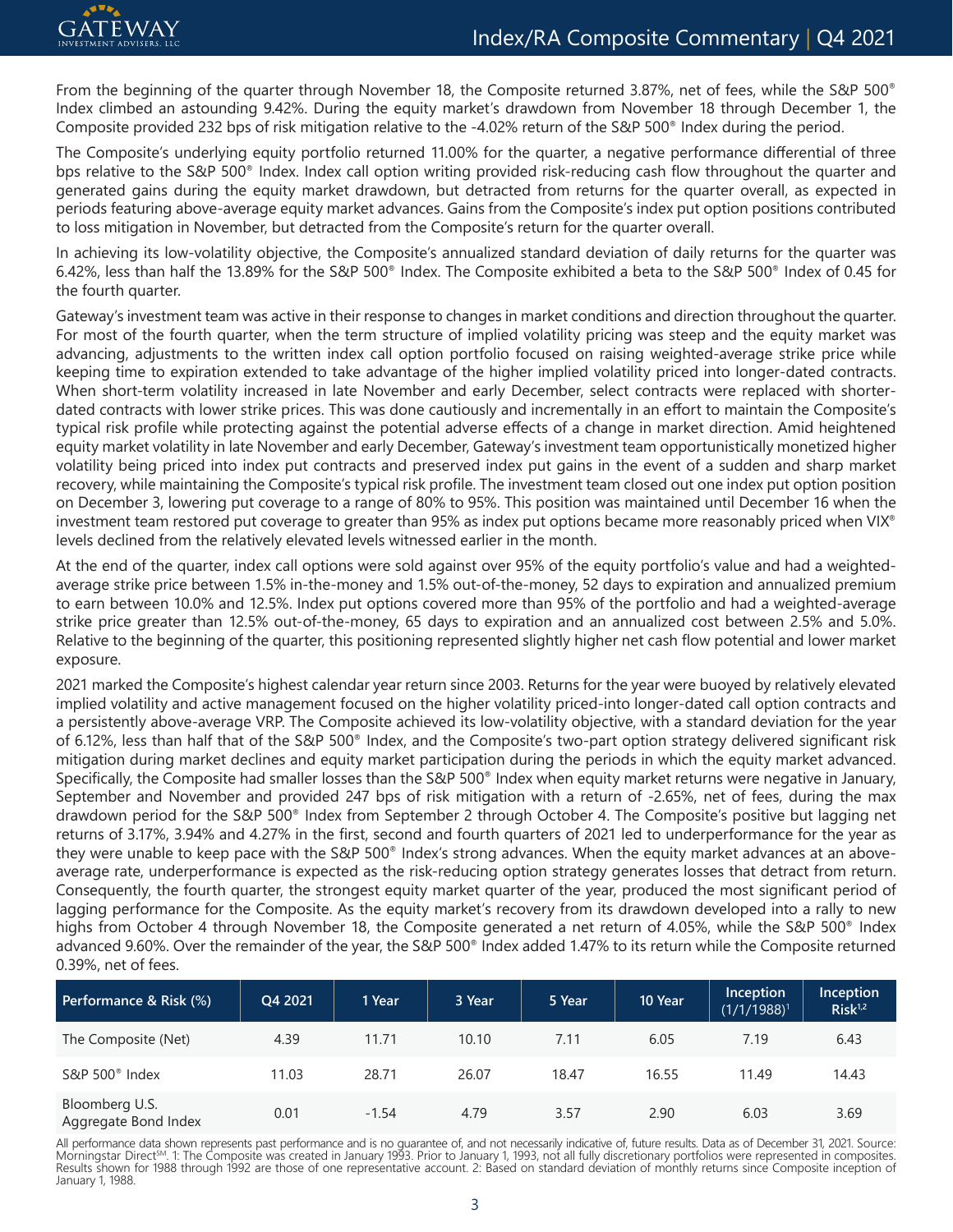# **Market Perspective – Too Much of a Good Thing?**

After 2021's strong equity market return, investors may want to pump the brakes. The 28.71% return of the S&P 500® Index for 2021 is the tenth-highest annual return of the last 50 years and brought its trailing three-year cumulative return to more than 100%. Historically, volatile equity market conditions have ensued after the S&P 500® Index has returned 100% or more over a three-year period, which should raise a caution flag for investors. In nearly all cases over the last 50 years", three-year periods with a return greater than 100% for the S&P 500® Index were followed by higher-than-average realized volatility, i.e. S&P 500® Index standard deviations up to 43% above normal and equity market drawdowns from 15% to 45% within the next three years.

Given the bond market's low current yields and negative 2021 return, investors who want to be prepared for an increase in volatility may find strategies that reduce risk with index option writing to be attractive relative to using bonds to lower risk. 2021 was a strong year for option writing indexes such as the Cboe® S&P 500 BuyWriteSM Index (the BXMSM) and the Cboe® S&P 500 PutWrite<sup>SM</sup> Index (the PUT<sup>SM</sup>). Both the BXM<sup>SM</sup> and the PUT<sup>SM</sup>, generated returns of over 20% in 2021, something neither had done since 2009, while exhibiting lower standard deviation and smaller drawdowns than the S&P 500® Index. Moreover, in a year when the equity market delivered above-average return with below-average risk, both the BXM<sup>SM</sup> and the PUT<sup>SM</sup> delivered a higher risk-adjusted return than the S&P 500<sup>®</sup> Index.

The returns and risk-adjusted returns of the two option writing indexes were supported by an above-average VRP, the spread between implied volatility, as measured by VIX® and realized volatility, as measured by the standard deviation of daily returns for the S&P 500® Index. In each month of 2021, the average closing level of the VIX® exceeded realized volatility. The monthly VRP ranged from 4.33% to 9.24% and on average were more than 60% higher than the normal spread of 4.1%.

Importantly, the pricing curve for futures contracts on the VIX®, or VIX® term structure, indicates that the volatility conditions of 2021 may continue into 2022. While VIX® ended 2021 at a below-average level, the price of futures contracts with expiration dates two months or more away reflected market expectations of volatility that is significantly above-average.



Source: Bloomberg, L.P.

The shape of the VIX® futures curve at year-end is consistent with its shape for much of 2021–from March to December, in all but two months, the month-end closing value of the VIX<sup>®</sup> was below-average while futures contracts two months and beyond had above-average prices. The two exceptions to this were September and November, when readings were well above-average across the entire curve. While it is typical for the VIX® term structure to slope upward, it is very rare for nearterm volatility pricing to be below-average while longer-term pricing is above-average. In fact, as we noted in our *[July 2021](https://www.gia.com/post/volatility-is-where-you-find-it)  [Market Perspective](https://www.gia.com/post/volatility-is-where-you-find-it)*, before VIX® term structure spent most of 2021 with that unusual steepness, it had happened less than 11% of the time over the history of the VIX® futures market, which began in 2006.

Why this unusual steepness in the VIX<sup>®</sup> term structure? We believe that the pricing of longer-dated VIX<sup>®</sup> contracts may reflect persistent intermediate-term risks such as inflation and the potential economic impact of spreading COVID variants. Meanwhile, investor responses to the changing day-to-day outlook for such risk factors produced low correlation among growth-oriented stocks and economically sensitive stocks. Below-average correlation throughout 2021 kept surface-level realized (actual) volatility low while the crosscurrents of the market churned below. The short-end of the VIX® pricing curve seems to suggest the expectation that the low correlation environment may continue in the near-term.

History suggests that market risks have a tendency to be realized after extended periods of well-above average returns. If realized volatility increases in 2022 to match or exceed the expectations reflected in VIX® futures prices, investors who are interested in alternatives to bonds for risk reduction may benefit from index option writing strategies. Gateway's approach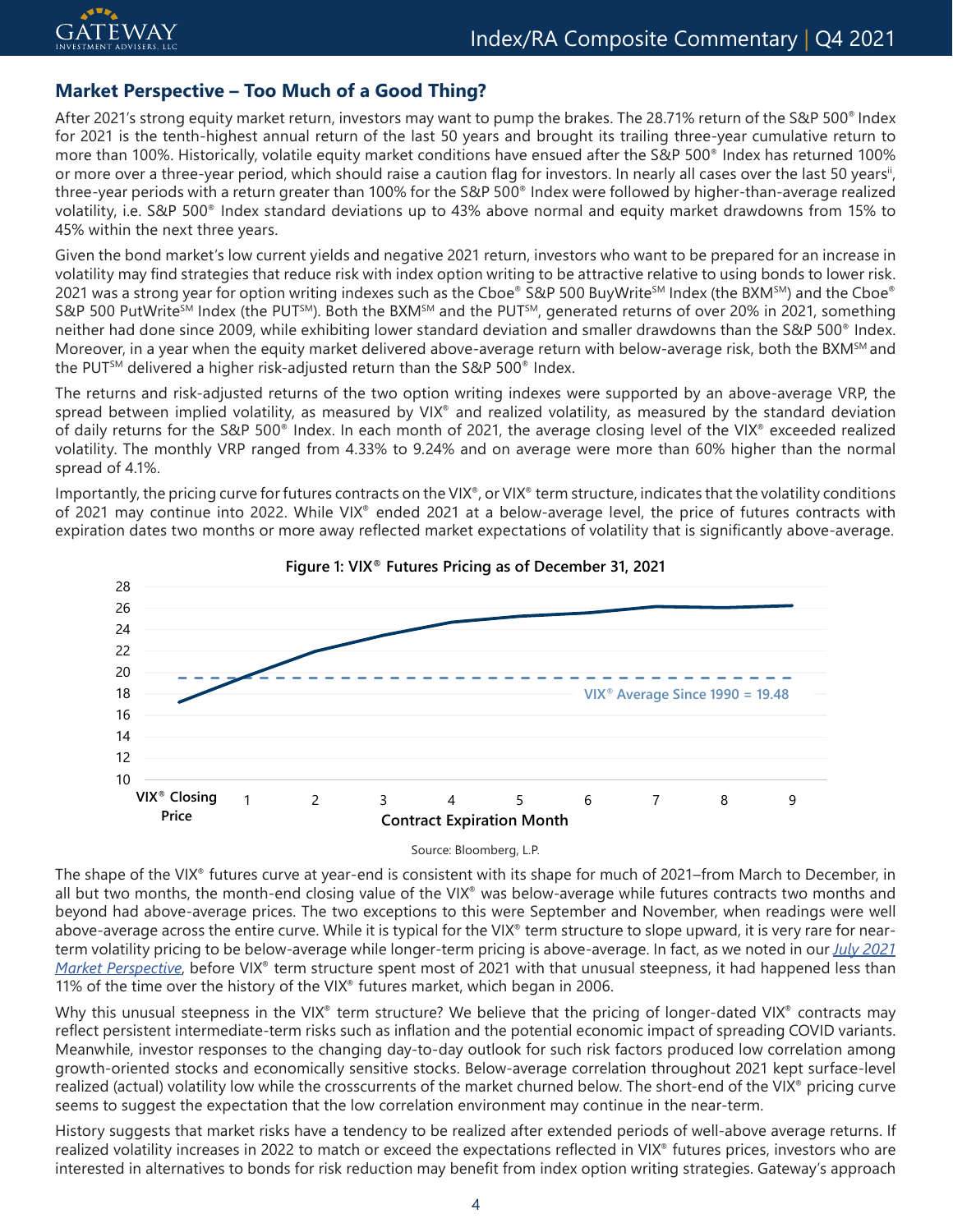

to benefiting from the risk reduction and risk-adjusted return enhancement that index option writing can provide combines decades of experience and flexible active management within a consistent risk framework. Gateway is uniquely positioned to assist investors seeking attractive long-term returns with less risk than equity markets and will remain vigilant, ready to respond to what lies ahead in the new year.

## **Important Information**

i: Represents supplemental information to the GIPS® Composite Report. This representative account was selected as it is the largest account in the Composite.

ii: Three-year S&P 500® Index cumulative returns exceeding 100% occurred less than 7% of the time from February 1970 through December 2021. Furthermore, the 100% threshold was only exceeded twice in this millennium. The last time the three-year return reached such lofty heights was early March 2012, a three-year period that began at the bear market bottom of the Great Financial Crisis. The three years following March 2012 are exceptional relative to market conditions that ensued after the other historical occurrences. The three years after March 2012 featured an annualized return of 17.99% for the S&P 500® Index with belowaverage standard deviation and a maximum drawdown of just 8.36%. In contrast all other occurrences were followed by standard deviations that were 14% to 43% higher than average and maximum drawdowns between 15.37% and 44.73% within the next three years.

For more information and access to additional insights from Gateway Investment Advisers, LLC, please visit [www.gia.com/insights](http://www.gia.com/insights).

Gateway Investment Advisers, LLC (Gateway) is an independent registered adviser and a successor in interest to Gateway Investment Advisers, L.P. as of February 15, 2008. Performance information for the Gateway Index/RA Composite (the Composite) shown in this illustration is an asset-weighted composite of discretionary accounts under Gateway's management which share the same investment objectives and hedging strategies.

The Composite was created in January 1993. Prior to January 1, 1993, not all fully discretionary portfolios were represented in composites. Results shown for 1988 through 1992 are those of one representative account.

The Composite net of fee performance results reflect the reinvestment of dividends and other earnings, and reflect the deduction of investment advisory fees.

The effectiveness of Gateway's strategy might be reduced if the portfolio doesn't correlate to the performance of the index underlying its option positions. Rebalancing of a portfolio may involve tax consequences.

Selling index call options can reduce the risk of owning stocks, but limits the opportunity to profit from an increase in the market value of stocks in exchange for up-front cash at the time of selling the call option. Unusual market conditions or the lack of a ready market for any particular option at a specific time may reduce the effectiveness of the Composite's option strategy, and for these and other reasons the Composite's option strategy may not reduce the volatility to the extent desired.

Performance data shown represents past performance and is no guarantee of, and not necessarily indicative of, future results. A more detailed description of Gateway's standardized fees is included in Form ADV, Part 2.

The GIPS® Composite Report for the Gateway Index/RA Composite is included with this document. Additional copies are available upon request by calling 513.719.1100.

©2022 Morningstar, Inc. All Rights Reserved. The information contained herein: (1) is proprietary to Morningstar and/or its content providers; (2) may not be copied or distributed; and (3) is not warranted to be accurate, complete or timely. Neither Morningstar nor its content providers are responsible for any damages or losses arising from any use of this information. Performance data shown represents past performance and is no guarantee of, and not necessarily indicative of, future results.

Data sources: Gateway Investment Advisers, LLC, Bloomberg, L.P. and Morningstar Direct<sup>SM</sup>

The S&P 500 Index is a product of S&P Dow Jones Indices LLC ("SPDJI"), and has been licensed for use by Gateway Investment Advisers, LLC (Gateway). Standard & Poor's®, S&P® and S&P 500® are registered trademarks of Standard & Poor's Financial Services LLC ("S&P"); Dow Jones® is a registered trademark of Dow Jones Trademark Holdings LLC ("Dow Jones"); and these trademarks have been licensed for use by SPDJI and sublicensed for certain purposes by Gateway. Gateway's IndexRA Composite is not sponsored, endorsed, sold or promoted by SPDJI, Dow Jones, S&P, their respective affiliates, and none of such parties make any representation regarding the advisability of investing in such product nor do they have any liability for any errors, omissions, or interruptions of the S&P 500 Index.



312 Walnut Street, Suite 3500 Cincinnati, OH 45202 513.719.1100

888 Boylston Street Boston, MA 02199 www.gia.com | **Follow us:**